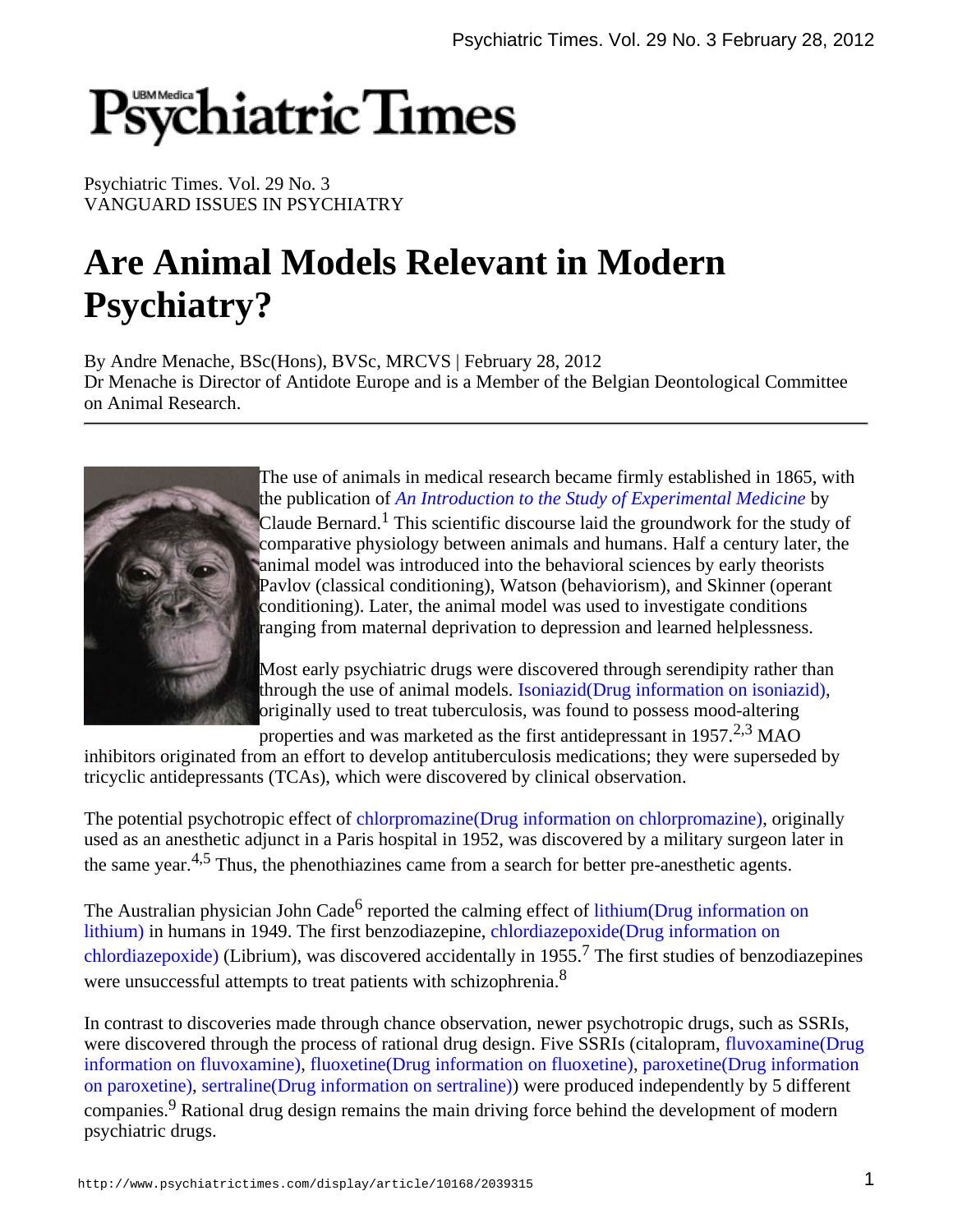#### **Animals as model systems in psychiatry**

Since the mid-20th century, researchers have designed animal models of stress, anxiety, depression, and obsessive-compulsive conditions in the laboratory to develop, test, and validate drugs to treat human disorders.  $10-13$  Rats and mice are most commonly used in specific behavioral tests, such as the despair test, tail suspension test, and open field test.

Current animal models of human psychiatric conditions face the same methodological limitations as they did 30 years ago. According to Beach<sup>14</sup>:

The validity of interspecific generalization can never exceed the reliability of intraspecific analysis; and the latter is an indispensable antecedent of the former. . . . Significant comparison of a particular type of behavior in two different species is impossible unless and until the behavior has been adequately analyzed in each species by itself.

This hypothesis is conditional on the existence (or availability) of animal models to accurately mimic human psychiatric conditions. In reality, the overwhelming majority of mental disorders recognized by DSM, the International Statistical Classification of Diseases and Related Health Problems (published by the World Health Organization), and the American Psychiatric Association do not have a counterpart in laboratory animals. For those human conditions that are considered to have animal homologues, there often exist critical causal mechanisms that differ between humans and animals, which raise methodological questions about the soundness and relevance of these animal models.<sup>15</sup>

Because of the multifactorial nature of conditions such as depression and anxiety and the ambiguities inherent in psychiatric diagnosis and treatment, the use of animal models in psychiatry presents unique challenges—unlike those found in other medical disciplines. In most cases, animal models represent a compromise because the cause and mechanism of the human condition under investigation may not be fully understood. In addition, researchers are using a relatively simple system (receptor activation or inactivation) to represent a more complex and less readily studied system (human mental disorders). While examples can be found to demonstrate common and conserved modes of action of neurotransmitter chemicals throughout phylogenetically remote organisms, this approach has its limits when studying complex systems, such as the human  $CNS$ .<sup>16</sup> According to molecular biologist Marc van  $Regenmortel<sup>17</sup>$ :

The reductionist method of dissecting biological systems into their constituent parts has been effective in explaining the chemical basis of numerous living processes. However, many biologists now realize that this approach has reached its limit. Biological systems are extremely complex and have emergent properties that cannot be explained, or even predicted, by studying their individual parts. The reductionist approach—although successful in the early days of molecular biology—underestimates this complexity and therefore has an increasingly detrimental influence on many areas of biomedical research, including drug discovery and vaccine development.

Animal models, in general, have not been subjected to the rigors of evidence-based medicine. Few systematic reviews or meta-analyses have been conducted to compare treatment outcomes in laboratory animals with outcomes in clinical trials. Overall, the animal model has performed poorly as a predictive modality of human outcome in these reviews.18-22

#### **Examples of animal models in psychiatry**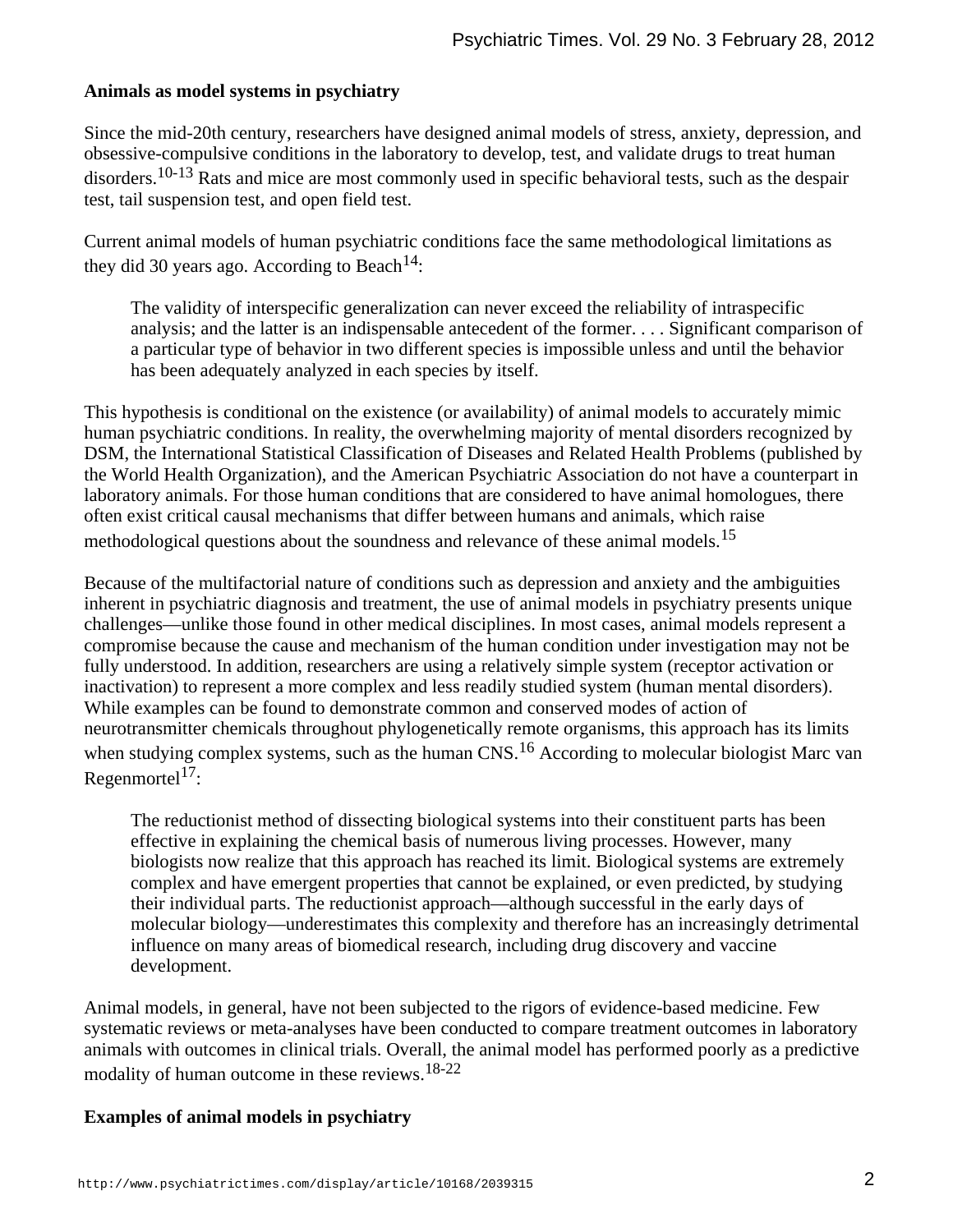*Behavioral despair*. The behavioral despair model is commonly used to screen candidate antidepressants. Like other TCAs, imipramine(Drug information on imipramine) was screened using the Porsolt forced swim test. In this test, the animal (a rat or a mouse) is placed in a container with cold water and is forced to swim until exhausted; it is then briefly taken out of the water. This is repeated until the animal reaches a state of helplessness and stops swimming. Although immobility time is reduced by antidepressant agents such as imipramine, significant strain differences have been reported. 23

The Porsolt forced swim test has been criticized on the grounds that the state of helplessness is more a strategy of survival than a sense of "despair." The increased immobility simply demonstrates a positive behavioral adaptation, in which the animal has learned that it cannot escape and is conserving energy until it is removed from the water. In addition, while the test is reported to distinguish antidepressants and neuroleptics from anxiolytics, false positives have been reported for a number of other compounds, including stimulants, convulsants, anticholinergics, pentobarbital, and opiates. $24,25$ 

*Canine acral lick dermatitis*. This is considered by some researchers to be a suitable animal model for the study of obsessive-compulsive disorder (OCD) in humans.<sup>26</sup> However, most cases of acral lick dermatitis in animals have an underlying allergic cause; if the allergen is eliminated, the condition resolves. In humans, OCD is an anxiety disorder characterized by intrusive thoughts, unrelated to allergies. Although SSRI treatment may be effective for both acral lick dermatitis in animals and OCD in humans because of a shared neurotransmitter response, this does not confer homology on the animal model. According to Nonneman and Woodruff,  $27$  "If every aspect is fully isomorphic between the animal model and the human condition, including cause and mechanism, the model is homologous." Clearly, the OCD dog model does not fulfill these criteria. In addition, the dog model ignores the existence of a genetic component and the presence of comorbidities, which are thought to play an important role in human OCD.28,29

*Transgenic mice and the study of anxiety-like endophenotypes.* Humans and mice share approximately 97% of their working DNA and approximately 24,000 genes per body cell.<sup>30</sup> In light of these facts, scientists have turned their attention to the study of differential gene expression patterns in genetically altered mice to investigate anxiety through the corticotropin-releasing hormone system, the serotonin system, and the GABA system.<sup>31</sup> However, because genes work in networks and animals are examples of complex systems, small changes at the gene level can have major consequences for the individual. Thus, it is irrelevant to point to observed similarities in genetic makeup (including transgenes) between species, since the details of the differences are in the interactions between conserved genes, not in the genes themselves.<sup>32</sup>

As Hirst and colleagues  $33$  have shown in the example of the serotonin system, it is unlikely that serotonin type 6 knockout mice will be useful for validating the serotonin type 6 receptor as a therapeutic target because of unexpected species differences in both receptor regional distribution and pharmacological profiles. It is now evident that slight variations in rodent and human amino acid sequences can lead to unexpectedly large differences in the pharmacology of the receptors, with potentially disastrous effects for drug development. What has not been clearly documented until the study by Hirst and colleagues is that mouse receptors could be significantly different from rat receptors.

*Role of non-human primates in psychiatric and neurological research.* The use of non-human primates by Harlow and associates  $34$  to demonstrate the effects of maternal deprivation has been well documented. In experiments conducted between 1957 and 1963, they removed baby rhesus monkeys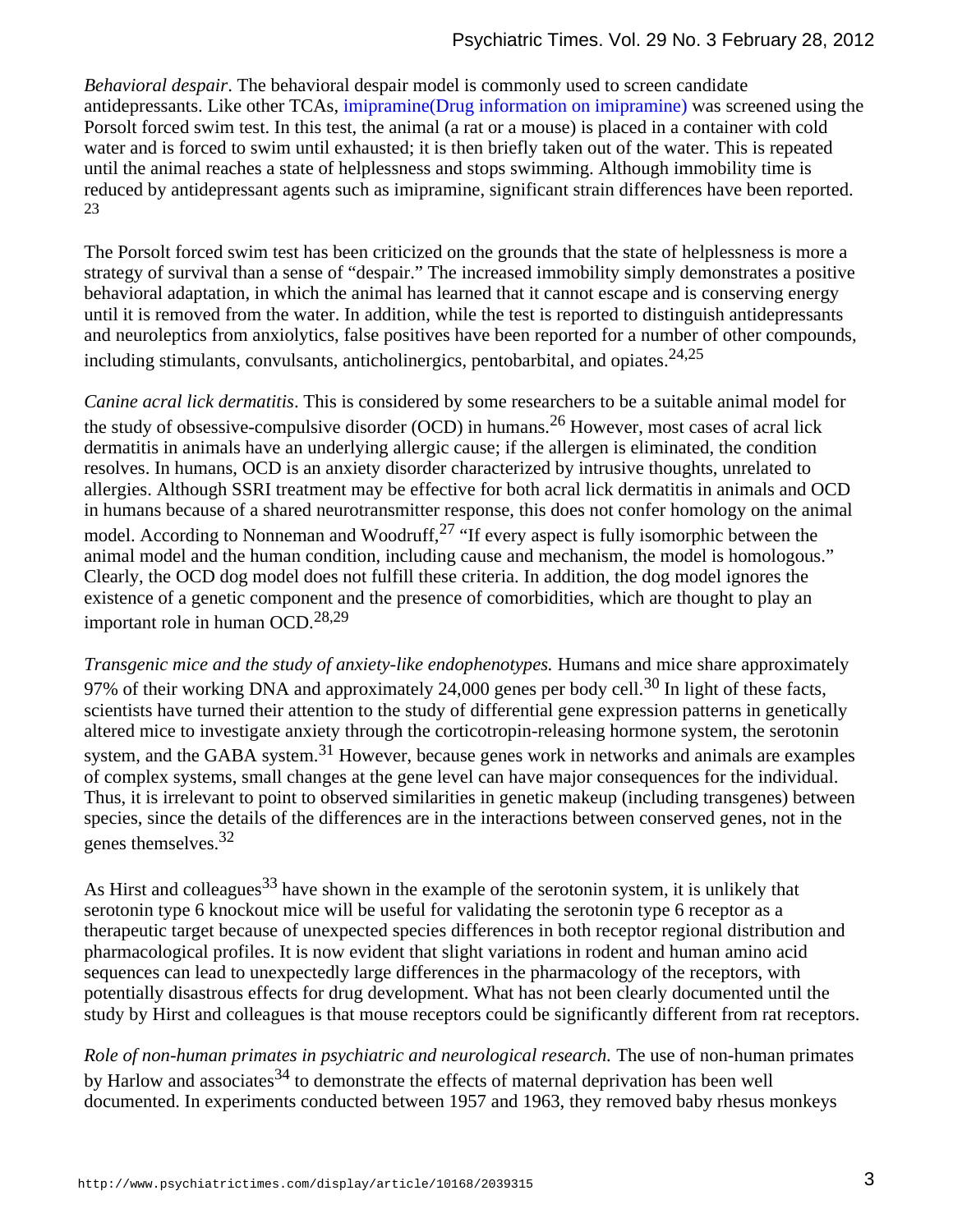from their mothers and observed the effects of partial and total social isolation. Some of the monkeys were kept in solitary confinement for up to15 years. These studies have been criticized on both ethical and methodological grounds.<sup>15</sup>

Diagnosing "depression" in a monkey is at odds with the successful ongoing process of clarifying psychiatric diagnoses by using DSM criteria. It is not possible to ascertain feelings of worthlessness and excessive guilt, indecisiveness, and thoughts of death from observations of monkeys.<sup>35</sup> Harlow's student Stephen Suomi became more circumspect in 1995, when he carefully referred to the condition in monkeys as "something equivalent to depression" rather than "depression."

The non-human primate is considered by some researchers to be the most appropriate model for the study of brain function. Among non-human primates, the rhesus macaque is the animal of choice for cognitive studies. While there may be similarities between the brains of humans and non-human primates, the monkey brain is not a scaled down version of the human brain.<sup>36</sup> Rather, each primate brain is the unique result of evolutionary biology, molded over millions of years in response to environmental, social, and genetic influences (*Figure*). With the human brain, the effects of cultural evolution are also considered.



There are numerous differences in the anatomy and physiology of the CNS in monkeys and humans, including differences in locations of specialized areas in the brain. The visual 1 area accounts for 10% of the

total cortex in the monkey but only 3% in humans, and anatomically corresponding visual areas in monkeys and humans can perform very different functions.<sup>37</sup> The human brain's architecture and physiology is far more complex than that of the monkey brain. One indication of this is the length of time it takes for the brain to develop in its major phase: 136 days for monkeys and 470 days for humans. <sup>38</sup> Other significant differences include the number of synapses a human neuron makes (between 7000 and 10,000) compared with the number a rhesus monkey neuron makes (between 2000 and 6000) and the expression of at least 91 genes involved in a variety of neural mechanisms that differ between monkeys and humans.<sup>37,39</sup> According to Kreiman and associates<sup>37</sup>:

Even though the hippocampus appears to be one of the most conserved areas of the brain (most similar among mammals), there are still considerable differences. Neurotransmitter receptor distribution varies widely between species. For example, there is an additional small layer of high-density kainate receptors in the deepest part of the hippocampal molecular layer in the monkey, but not in humans. The inhibitory  $GABA_A$  receptors are located with high density in the human CA 1 hippocampal region, but not in the same region in monkeys. These results demonstrate considerable changes of the regional and laminar distribution of important signaling molecules in an otherwise evolutionary conservative brain region.

## **The validity of the animal model in regulatory toxicology**

From a regulatory perspective, psychiatric drugs are required to undergo animal testing to demonstrate safety and efficacy. <sup>40</sup> Safety relates to toxicity testing, which requires a rodent species (usually a rat) and a non-rodent species (usually a dog) to undergo single-dose (acute), repeated-dose, and long-term exposure to a candidate compound. The acute toxic dose (LD50) is the median lethal dose of a compound required to kill 50% of a group of test animals. Repeated-dose exposures usually require 14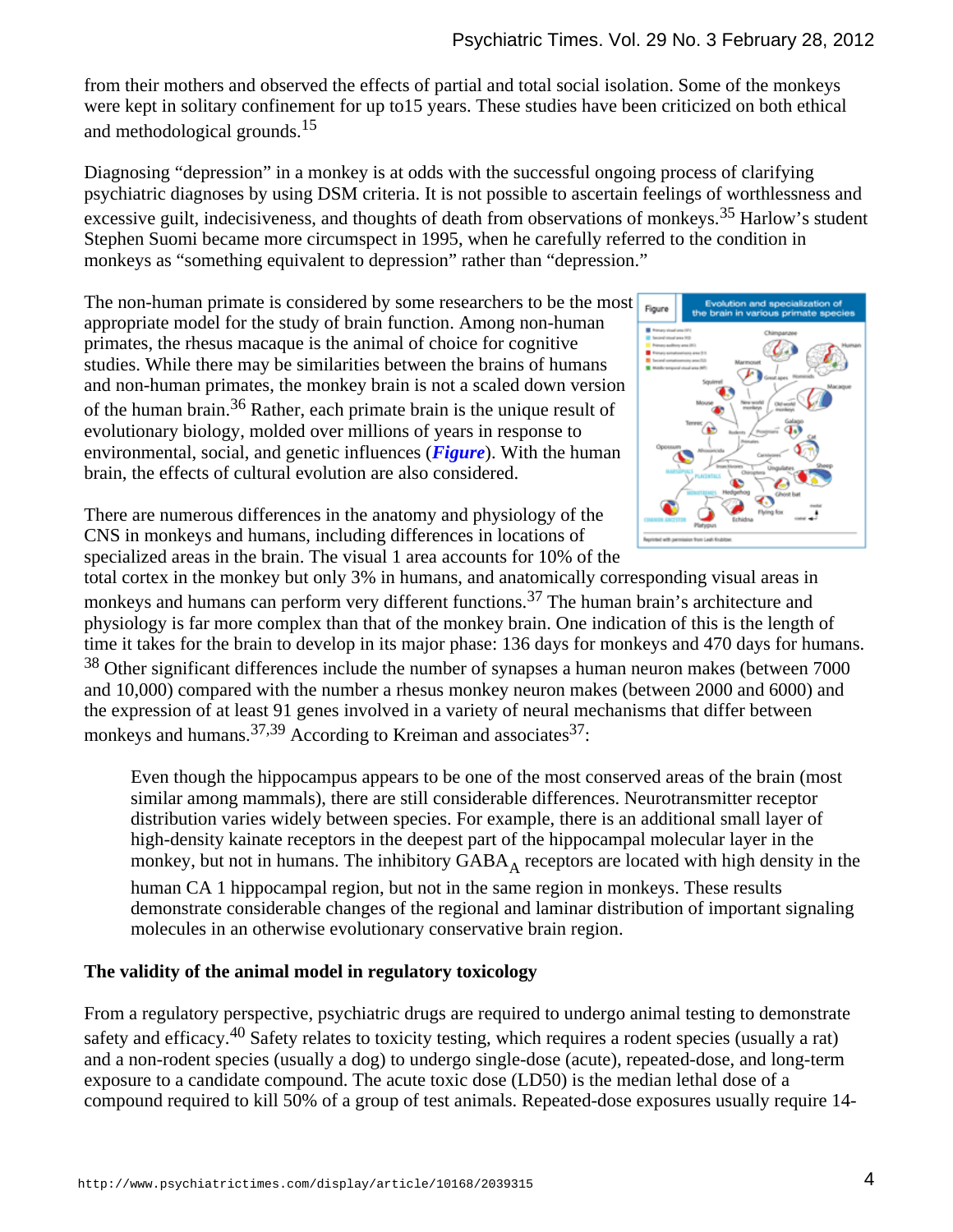to 28-day studies, while long-term exposure requires up to 90 days in the rat and up to 12 months in the dog. Significant variations in the toxicity profile of a test compound may occur because of species differences in absorption, distribution, metabolism, and excretion (ADME).

Human lethal overdose figures are compiled by national poisons information centers. These are empirical data obtained from human accidental or deliberate poisoning and overdose (A. Vale, personal communication, 2009). Human lethal overdose cannot be *predicted* from animal LD50 values (**Table**). Animal studies are in fact poor predictors of human outcome with respect to drug toxicity.  $41-44$ The use of retrospective correlation is often inadvertently confused with *prediction*.

A classic study by Olson and colleagues<sup>45</sup> looked at the concordance between adverse events seen in humans and data obtained from preclinical animal toxicity studies. While this study measured sensitivity,

| <b>Drugiagent</b>      | <b>Plust LONG</b> | Mouse LOSS Dog LDSS |                | Monkey UD50 | <b>Bluman LO</b>         |
|------------------------|-------------------|---------------------|----------------|-------------|--------------------------|
| <b>Anitriptyline</b>   | 341 - 326         | 141 - 358           |                |             | H.                       |
| Anghelanine            | $\mathbf{u}$      | 34                  |                |             |                          |
| Callege                | <b>HE</b>         | KX7                 |                |             | <b>Hall</b>              |
| Odatpromazina          | 147               | <b>TB</b>           |                |             |                          |
| Olakanan               | and               | 10H                 |                |             |                          |
| Distribute             | $362 - 1366$      | $48 - 706$          | 1000           | 400         | $\overline{\phantom{a}}$ |
| <b>Fluranting</b>      | 452               | 348                 | $-200$         | $-58$       | ×                        |
| Floorwaning            | $1470 - 2000$     |                     |                |             | ×                        |
| Interiorist            | <b>ME-1295</b>    | <b>KXI</b>          |                |             | 125                      |
| Lithaum                | 613               | <b>TYME</b>         |                |             |                          |
| Northea                | St.               | š                   |                |             | 6.F                      |
| Orphenadrine           | 201               | <b>VAL</b>          |                |             |                          |
| Parcentine             |                   | w                   |                |             |                          |
| <b>Phone Board And</b> | <b>NO</b>         | YE?                 | ×              |             | 'n                       |
| Programulat            | $+44$             | 221                 |                |             |                          |
| Seriodice              | 1410              | w                   | $\overline{a}$ |             |                          |
| Thirshipton            | <b>SHO</b>        | <b>MS</b>           |                |             |                          |

it ignored specificity; therefore, its conclusions are largely irrelevant to the great prediction debate.<sup>32</sup> Although this study has been quoted in support of animal use as a predictive modality, Olson<sup>45</sup> stated that "this study did not attempt to assess the predictability of preclinical experimental data to humans."

In addition to the challenges presented by differences in ADME between species, other variables can influence the outcome of animal studies. The laboratory environment is inherently stressful for the animals. In addition to caged housing, which provides little or no environmental enrichment, even routine procedures can lead to significant changes in physiological parameters correlated with stress (eg, serum or plasma concentrations of corticosterone or glucose, heart rate, and blood pressure). <sup>46</sup> While these changes may not be considered to be of much significance with respect to routine drug testing, the same cannot be said of drugs specifically designed to treat stress and similar conditions. According to Zinberg and Robertson.<sup>47</sup> the difference between an animal's natural setting and an artificial laboratory environment cannot be underestimated; it may produce major pharmacological effects. Variables such as group housing versus single housing, type of bedding, light-dark cycle, and handling by humans can affect the outcome of a study.  $48-50$ 

# **Evidence-based psychiatry**

Evidence-based medicine aims to apply the best available evidence gained from the scientific method to clinical decision making. Clinical research is the solid ground of medicine, whereas biological theory is a necessary but changing superstructure.<sup>51</sup> In an era of the human genome and advanced noninvasive screening techniques, it is perhaps timely to examine the relevance of the animal model in modern psychiatry. This becomes all the more interesting when we consider the notion that psychiatry is the only medical discipline that attempts to treat a conceptual abstraction—namely the human mind—in addition to organs and physiological processes.<sup>15</sup> Although molecular psychiatry provides some insight into the mechanism of mental illness, external psychosocial factors that influence human behavior fall well outside of its scope.<sup>52</sup>

Some researchers continue to justify the need for invasive cognitive studies in animals (particularly the non-human primate) on grounds that single neuron studies are not feasible in humans.  $53,54$  That is no longer the case, since single neuron activity can now be studied in patients with Parkinson disease who undergo deep brain stimulation and in patients with epilepsy in whom electrode probes are used to identify epileptic foci. We need to reconcile ourselves with the fact that the level of detail that has been achieved in the study of the macaque brain will likely never be achieved in studies of the human brain.<sup>55</sup>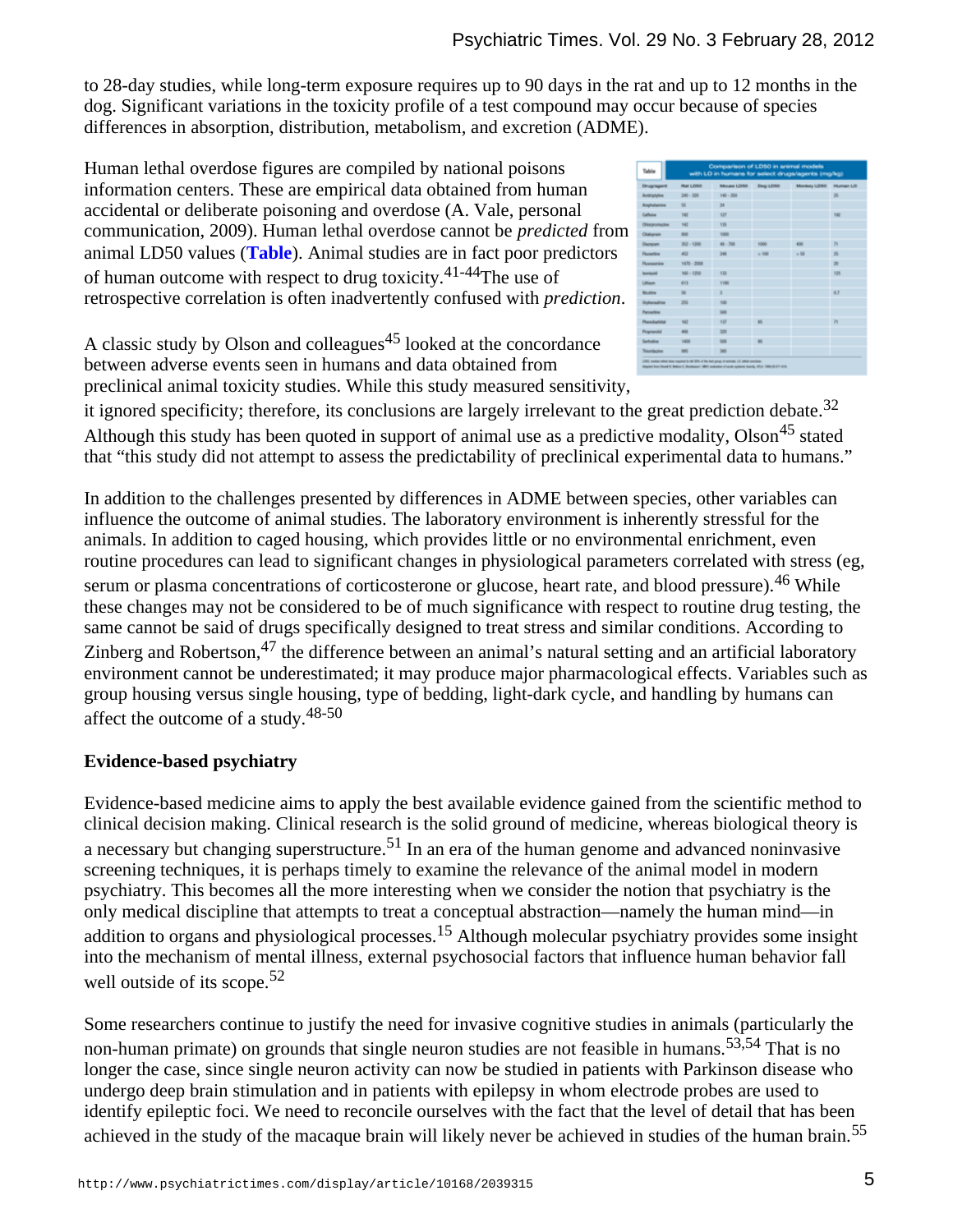Current trends indicate that diagnosis and treatment of psychiatric disorders in the 21st century will rely more on an integrative approach, including the best of genomic advances (eg, human brain transcriptome; pharmacogenomics in drug development geared toward personalized medicine); noninvasive screening techniques combined with ethical pharmacological studies, such as pharmaco-magnetoencephalography<sup>56,57</sup>; and clinical observation and other relevant human-based methodologies.

### **Empathy in psychiatry**

There is an urgent need to acknowledge the role of empathy in science. The inclusion of empathy as a fundamental tenet is especially important in psychiatry and psychology, as an antidote to the mechanistic view of disease and the undervaluing or even ignoring of psychological and spiritual components. <sup>15</sup> Animal researchers have traditionally been circumspect about including any notion of empathy in their work, for fear of being stigmatized as anthropomorphic.

In contrast, some researchers have openly expressed the moral conflict they face when using non-human primates in experiments.<sup>58</sup> These researchers occasionally acknowledge the very negative effects of family separation, isolation, and boredom, in addition to the pain and suffering inflicted on the animals during the experiments.

Several studies have indicated that mammalian species, especially the chimpanzee, have a sense of self and self-awareness.<sup>59,60</sup> This has led some scientists, particularly behaviorists, to suggest that these animals should be afforded special protection from pain, suffering, and incarceration. <sup>61</sup> In addition, studies of other mammalian species, including mice and rats, suggest that they also possess awareness of self and even more subtle "human" qualities associated with empathy and social joy.  $62$  All of this empirical evidence points to a need to embrace a paradigm of "ultimate concern in science."<sup>63</sup>

#### **References**

**1.** Bernard C. *An Introduction to the Study of Experimental Medicine.* Greene HC, trans. New York: Macmillan & Co, Ltd; 1927.

**2.** Waterstradt K. A transitory psychosis occurring twice after isoniazid therapy [in German]. *Dtsch Med Wochenschr.* 1957;82:1138.

**3.** Jackson SL. Psychosis due to isoniazid. *Br Med J.* 1957;2:743-746.

**4.** Charpentier P, Gailliot P, Jacob R, et al. Recherches sur les dimé-thylaminopropyl-N phénothiazines substituées. *Comptes rendus de lAcadémie des sciences (Paris).* 1952;235:59-60.

**5.** Laborit H, Huguenard P, Alluaume R. Un noveau stabilisateur végétatif (le 4560 RP). *Presse Med.* 1952;60:206-2088.

**6.** Cade JF. Lithium salts in the treatment of psychotic excitement. *Med J Aust.* 1949;2:349-352.

**7.** Sternbach LH. The discovery of Librium. *Agents Actions*. 1972;4:193.

**8.** Preskorn SH. CNS drug development. Part I: the early period of CNS drugs. *J Psychiatr Pract*. 2010;16:334-339.

**9.** Preskorn SH. CNS drug development. Part II: advances from the 1960s to the 1990s. *J Psychiatr Pract.* 2010;16:413-415.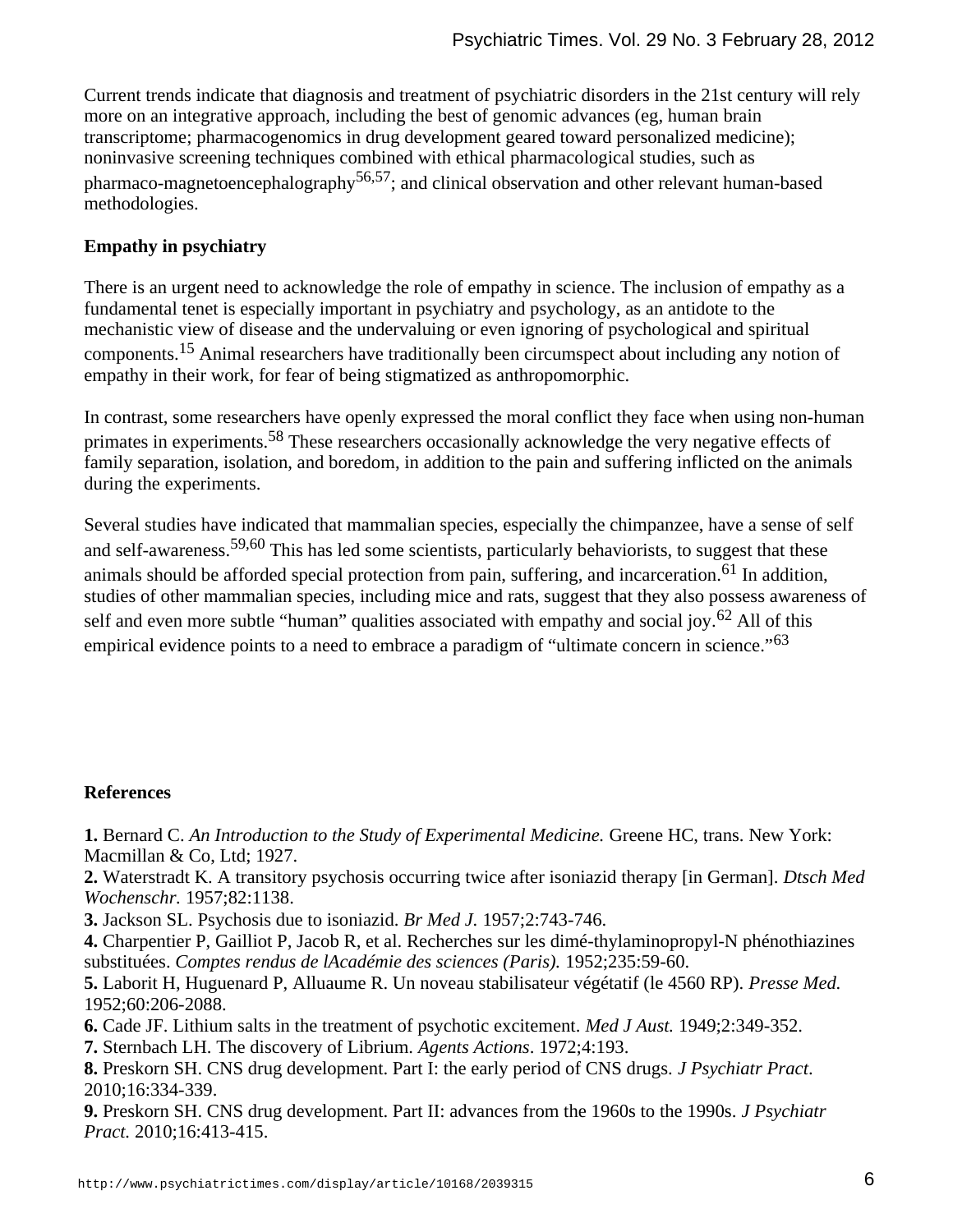**10.** Senay EC. Toward an animal model of depression: a study of separation behavior in dogs. *J Psychiatr Res.* 1966;4:65-71.

**11.** McKinney WT Jr, Bunney WE Jr. Animal model of depression. I. Review of evidence: implications for research. *Arch Gen Psychiatry.* 1969;21:240-248.

**12.** Dinsmoor JA, Bonbright JC Jr, Lilie DR. A controlled comparison of drug effects on escape from conditioned aversive stimulation (anxiety) and from continuous shock. *Psychopharmacologia.* 1971;22:323-332.

**13.** Bliss EL, Zwanziger J. Brain amines and emotional stress. J Psychiatr Res. 1966;4:189-198.

**14.** Beach FA. Animal models for human sexuality. *Ciba Found Symp.* 1978;(62):113-143.

**15.** Cohen M. A critique of maternal deprivation experiments on primates.

http://www.mrmcmed.org/mom.html. Accessed December 19, 2011.

**16.** Garcia-Reyero N, Habib T, Pirooznia M, et al. Conserved toxic responses across divergent phylogenetic lineages: a meta-analysis of the neurotoxic effects of RDX among multiple species using toxicogenomics. *Ecotoxicology.* 2011;20:580-594.

**17.** Van Regenmortel MH. Reductionism and complexity in molecular biology. Scientists now have the tools to unravel biological and overcome limitations of reductionism. *EMBO Rep.* 200;45:1016-1020.

**18.** Knight, A. Systematic reviews of animal experiments demonstrate poor contributions toward human healthcare. *Rev Recent Clin Trials.* 2008;3:89-96.

**19.** Knight A, Bailey J, Balcombe J. Animal carcinogenicity studies: implications for the REACH system. *Altern Lab Anim.* 2006;34(suppl 1):139-147.

**20.** Lindl T, Voelkel M, Kolar R. Animal experiments in biomedical research. An evaluation of the clinical relevance of approved animal experimental projects [in German]*. ALTEX.* 2005;22:143-151. **21.** Perel P, Roberts I, Sena E, et al. Comparison of treatment effects between animal experiments and clinical trials: systematic review. *BMJ.* 2006;334:197.

**22.** Pound P, Ebrahim S, Sandercock P, et al; Reviewing Animal Trials Systematically (RATS) Group. Where is the evidence that animal research benefits humans? *BMJ.* 2004;328:514-517.

**23.** Porsolt RD, Bertin A, Jalfre M. Behavioural despair in rats and mice: strain differences and the effects of imipramine. *Eur J Pharmacol*. 1978;51:291-294.

**24.** Borsini F, Meli A. Is the forced swimming test a suitable model for revealing antidepressant activity? *Psychopharmacology (Berl).* 1988;94:147-160.

**25.** Porsolt RD, Bertin A, Jalfre M. Behavioral despair in mice: a primary screening test for antidepressants. *Arch Int Pharmacodyn Ther.* 1977;229:327-336.

**26.** Stein DJ. An animal model of obsessive-compulsive disorder. *Arch Gen Psychiatry*. 1992;48:517-521.

**27.** Nonneman AJ, Woodruff ML, eds. Animal models and the implications of their use. *Toxin-Induced Models of Neurological Disorders*. New York: Springer; 1994.

**28.** Rasmussen SA. Genetic studies of obsessive compulsive disorder. In: Hollander E, Zohar J, Marazziti D, Oliver B, eds. *Current Insights in Obsessive Compulsive Disorder.* Chichester, England: John Wiley & Sons; 1994:105-114.

**29.** Mineka S, Watson D, Clark LA. Comorbidity of anxiety and unipolar mood disorders. *Annu Rev Psychol.* 1998;49:377-412.

**30.** Church DM, Goodstadt L, Hillier LW, et al; Mouse Genome Sequence Consortium. Lineage-specific biology revealed by a finished genome assembly of the mouse. *PLoS Biol*. 2009;7:e1000112. doi:10.1371/journal.pbio.1000112.

**31.** Bakshi VP, Kalin NH. Animal models and endophenotypes of anxiety and stress disorders. In: Davis KL, Charney D, Coyle JT, Nemeroff C, eds. *Neuropsychopharmacology. The Fifth Generation of Progress*. New York: Raven Press/American College of Neuropsychopharmacology; 2002:883- 900.

**32.** Shanks N, Greek R. *Animal Models in Light of Evolution.* Boca Raton, FL: Brown Walker; 2009.

**33.** Hirst WD, Abrahamsen B, Blaney FE, et al. Differences in the central nervous system distribution and pharmacology of the mouse 5-hydroxytryptamine-6 receptor compared with rat and human receptors investigated by radioligand binding, site-directed mutagenesis, and molecular modeling. *Mol*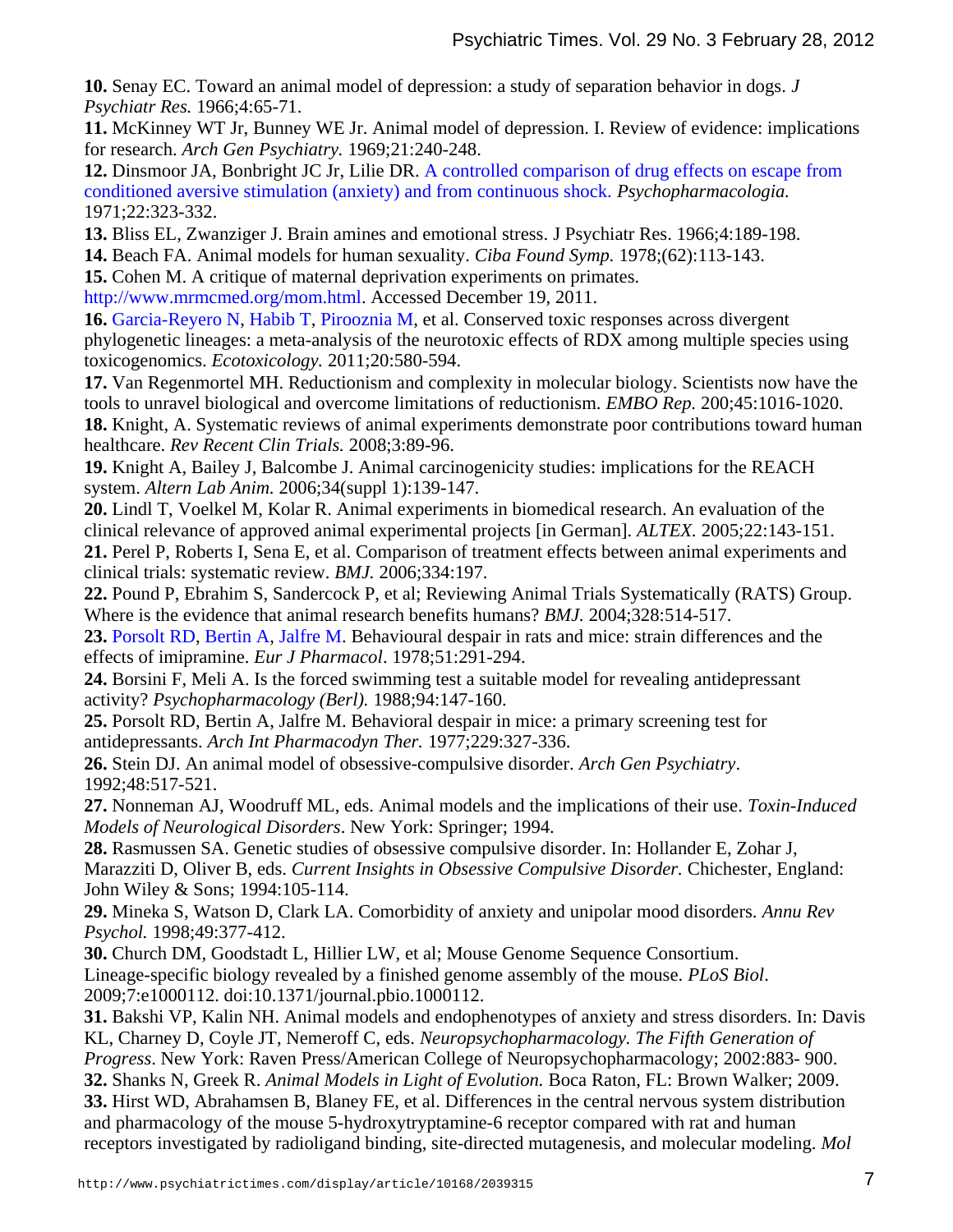*Pharmacol.* 2003;64:1295-1308.

**34.** Harlow HF, Dodsworth RO, Harlow MK. Total social isolation in monkeys. *Proc Natl Acad Sci U S A*. 1965;54:90-97.

**35.** Psychiatric Disorders. Diagnostic and Statistical Manual of Mental Disorders, Fourth Edition (DSM-IV). AllPsych Online. http://allpsych.com/disorders/dsm/html. Accessed May 4, 2011.

**36.** Crick F, Jones E. Backwardness of human neuroanatomy. *Nature.* 1993;361:109-110.

**37.** Kreiman G, Fried I, Koch C. Single-neuron correlates of subjective vision in the human medial temporal lobe. *Proc Natl Acad Sci U S A.* 2002;99:8378-8383.

**38.** de Graaf-Peters VB, Hadders-Algra M. Ontogeny of the human central nervous system: what is happening when? *Early Hum Dev*. 2006;82:257-266.

**39.** Kreiman G. Single unit approaches to human vision and memory. *Curr Opin Neurobiol.* 2007;17:471-475.

**40.** International Conference on Harmonisation of Technical Requirements for Registration of Pharmaceuticals for Human Use. Development Safety Update Report. August 17, 2010.

**41.** Shanks N, Greek R, Greek J. Are animal models predictive for humans? *Philos Ethics Humanit Med.* 2009;4:2.

**42.** Suter K. What can be learned from case studies? The company approach. In: Lumley C, Walker S, eds. *Animal Toxicity Studies: Their Relevance for Man.* Lancaster, England: Quay Publishing; 1990:71-78.

**43.** Fletcher AP. Drug safety tests and subsequent clinical experience. *J R Soc Med*. 1978;71:693-696. **44.** Lumley C. Clinical toxicity: could it have been predicted? Pre-marketing experience. In: Lumley C, Walker S, eds. *Animal Toxicity Studies: Their Relevance for Man.* Lancaster, England: Quay Publishing; 1990:49-56.

**45.** Olson H, Betton G, Robinson D, et al. Concordance of the toxicity of pharmaceuticals in humans and in animals. *Regul Toxicol Pharmacol*. 2000;32:56-67.

**46.** Balcombe JP, Barnard ND, Sandusky C. Laboratory routines cause animal stress. *Contemp Top Lab Anim Sci.* 2004;43:42-51.

**47.** Zinberg NE, Robertson JA. *Drugs and the Public.* New York: Simon and Schuster; 1972.

**48.** Hurst JL, West RS. Taming anxiety in laboratory mice. *Nat Methods*. 2010;7:825-826.

**49.** Longordo F, Fan J, Steimer T, et al. Do mice habituate to gentle handling? A comparison of resting behavior, corticosterone levels and synaptic function in handled and undisturbed C57BL/6J mice. *Sleep.* 2011;34:679-681.

**50.** Nakayasu T, Kato K. Is full physical contact necessary for buffering effects of pair housing on social stress in rats? *Behav Processes.* 2011;86:230-235.

**51.** Ghaemi SN. *A Clinicians Guide to Statistics and Epidemiology in Mental Health: Measuring Truth and Uncertainty*. New York: Cambridge University Press; 2009.

**52.** Engel GL. The need for a new medical model: a challenge for biomedicine. *Science*. 1977;196:129-136.

**53.** Grinvald A, Hildesheim R. VSDI: a new era in functional imaging of cortical dynamics. *Nat Rev Neurosci.* 2004;5:874-885.

**54.** Janssen P, Srivastava S, Ombelet S, Orban GA. Coding of shape and position in macaque lateral intraparietal area. *J Neurosci.* 2008;28:6679-6690.

**55.** Van Essen DC, Lewis JW, Drury HA, et al. Mapping visual cortex in monkeys and humans using surface-based atlases. *Vision Res.* 2001;41:1359-1378.

**56.** Oldham MC, Konopka G, Iwamoto K, et al. Functional organization of the transcriptome in human brain. *Nat Neurosci.* 2008;11:1271-1282.

**57.** Hall SD, Barnes GR, Furlong PL, et al. Neuronal network pharmacodynamics of GABAergic modulation in the human cortex determined using pharmaco-magnetoencephalography. *Hum Brain Mapp.* 2010;31:581-594.

**58.** Barnes D. The use of nonhuman animals in psychobiological and behavioral research. In: Natelson NB, Cohen MJ, eds. In: Proceedings from Future Medical Research Without the Use of Animals: Facing